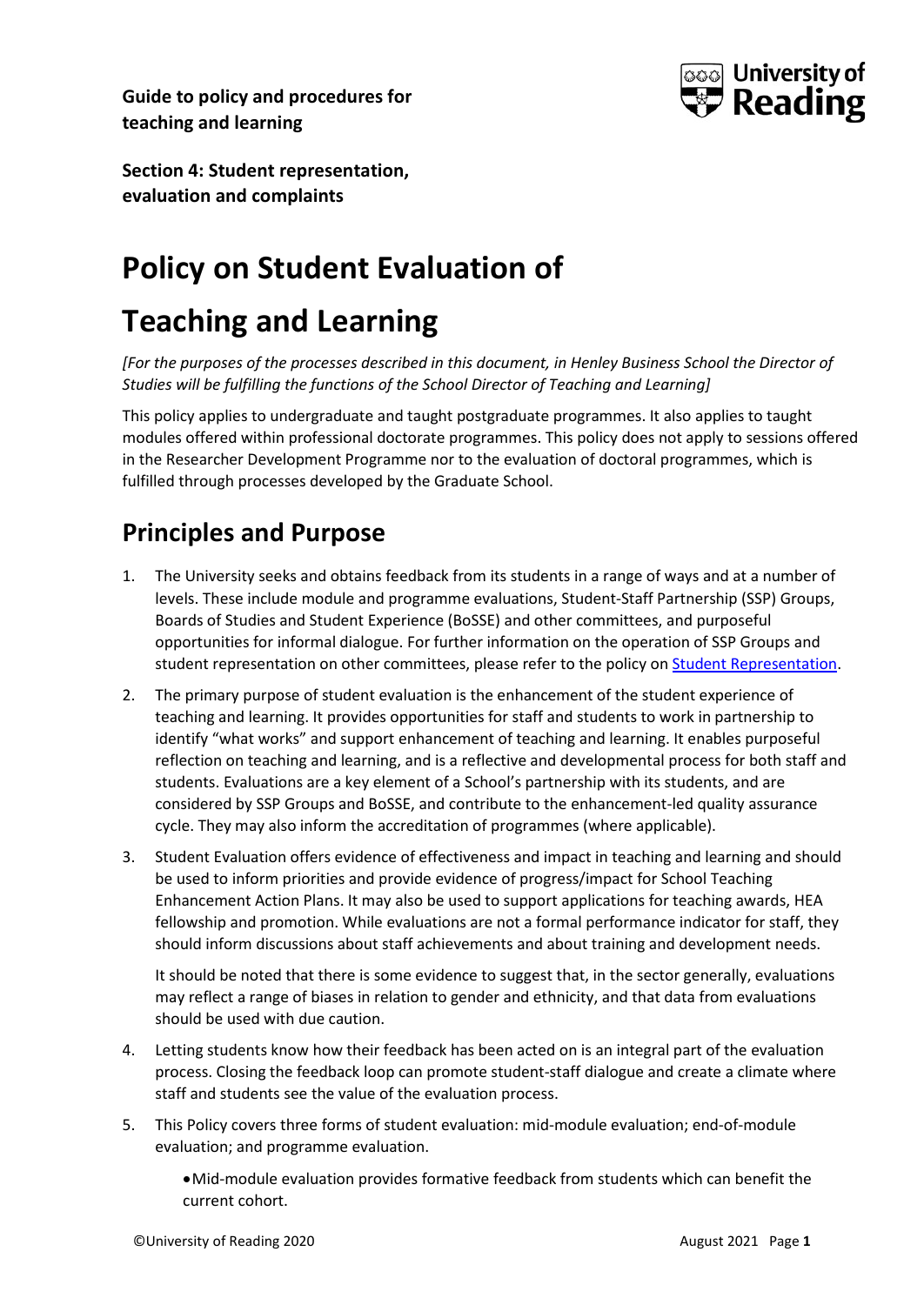•End-of module evaluation provides feedback from students to support the enhancement of future iterations of the module.

• Programme evaluation goes beyond aggregating the student feedback gained at module level to provide feedback on the programme as a whole, for example:

- o the coherence of the programme
- $\circ$  the inclusivity of the programme (i.e. the extent to which the programme meets the need of all students)
- o the range and balance of pedagogic approaches and assessments across the programme
- o and the extent to which the programme has enabled all students to demonstrate programme learning outcomes and to develop the Graduate Attributes (as specified in the Curriculum Framework).

For a comparison of the three forms of student evaluation, please see Appendix 1.

### **Frequency and Structure**

#### **Mid-module evaluation**

- 6. All Schools must undertake some form of informal, light-touch mid-module evaluation for all modules on an annual basis. This form of evaluation will be particularly useful in the resolution of practical and operational issues and provides an opportunity for Module Convenors to react quickly and efficiently to feedback from students and to make (minor) changes which will benefit the current cohort.
- 7. Module Convenors may wish to select from a variety of methods of mid-module evaluation, including (but not restricted to):
	- (i) verbal feedback gathered informally by an academic member of staff with no responsibility for the module under review or by a Course Rep during a lecture;
	- (ii) use of an online survey tool (e.g. [Microsoft Forms,](https://sites.reading.ac.uk/tel-support/2020/06/26/ms-forms/) Socrative, Mentimeter);
	- (iii) Post-it and flip-chart method; for example, students are asked to note what is working well on the module and what, if anything, could beimproved.

(Module Convenors might find it helpful to refer to the [Guidance on Peer Review of Learning and](http://www.reading.ac.uk/web/files/qualitysupport/peerreviewguidance.pdf)  [Teaching,](http://www.reading.ac.uk/web/files/qualitysupport/peerreviewguidance.pdf) points 14-16).

#### **End-of-Module Evaluation**

- 8. Whilst supporting the appropriate use of a range of formal and informal feedback mechanisms in Schools, the University's policy is that formal end-of-module evaluation in the form of module questionnaires is an essential component of the student feedback process.
- 9. Schools are normally required to evaluate each of their modules annually; however if there are no concerns this could be reduced to every two years, subject to approval from the School Director of Teaching and Learning (SDTL), acting on behalf of BoSSE.
- 10. BoSSE will have oversight of evaluations for modules within their remit. End-of-module evaluation Reports should be available in full to External Examiners (including descriptive statistics on the quantitative questions, together with the student responses to the open-ended questions) and may be considered in internal enhancement-led quality assurance processes, such as the six-yearly Periodic Review process.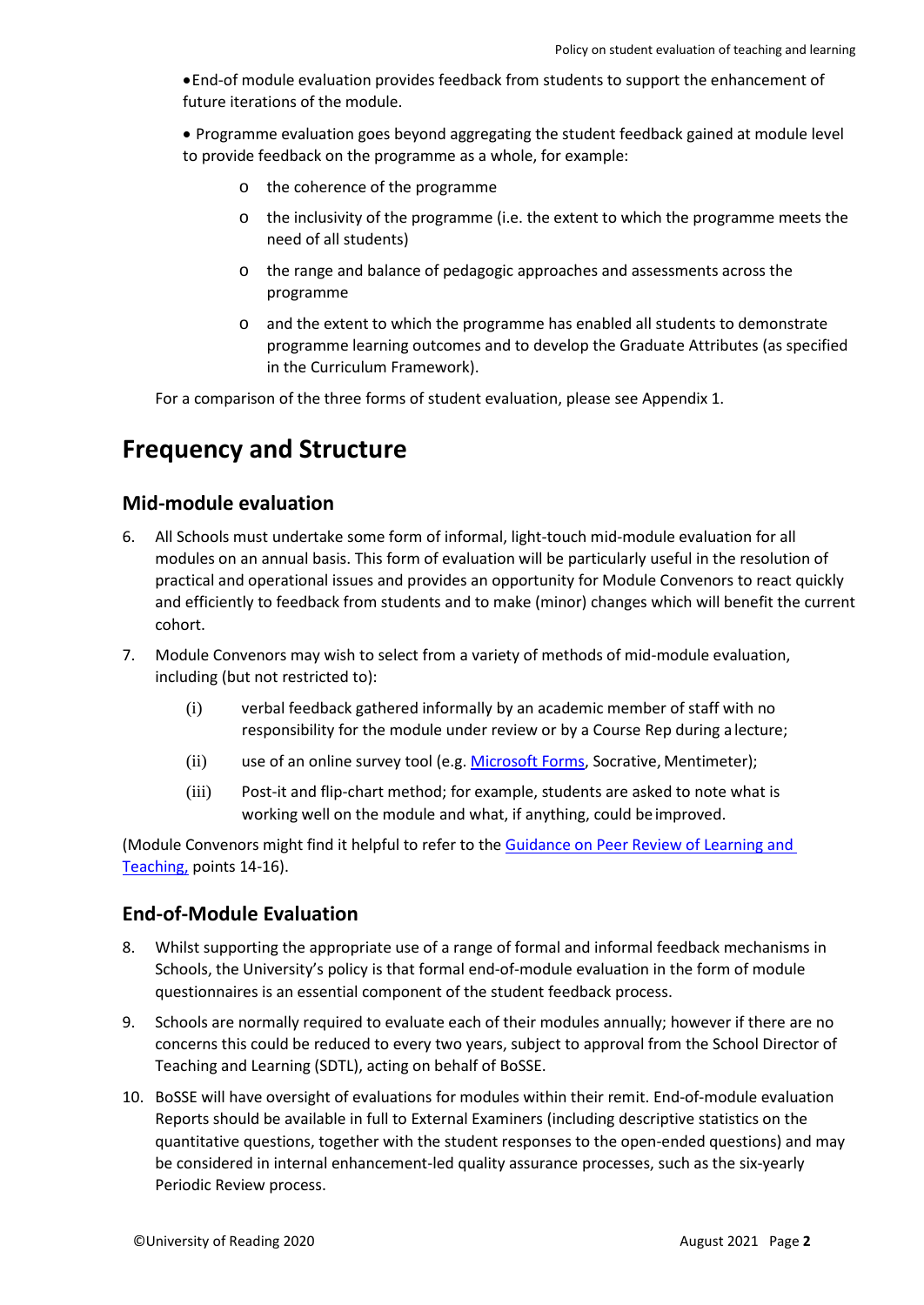- 11. The University's end-of-module evaluation process is supported by EvaSys student evaluation software. EvaSys allows students' feedback on modules to be collected either online or via a paper form which is scanned and the data added to the online repository. Students are asked to respond using a five-point Likert scale and are also given the option of offering responses to open-ended questions.
- 12. The questionnaires comprise of a set of core questions, in both quantitative (general scaled) and qualitative (open-ended) format. Schools also have the option to include up to 5 additional questions drawn from a bank of optional questions. The questions include some opportunity for students to reflect on their own learning. The core questions will be reviewed on a two-yearly basis by the Sub-Committee on Delivery and Enhancement of Teaching and Learning.
- 13. It is recognised that questions included in the questionnaire are appropriate to the students' experience of the module to date, and that, in consequence, careful consideration needs to be given to questions relating to assessment, if the student has not yet been assessed summatively.
- 14. Adoption of this evaluation method is intended to ensure a clear understanding of fundamental issues for the student experience, and a transparent approach and a degree of consistency across Schools. It enables cross-institution comparison of data obtained through the core questions, whilst recognising the need for flexibility to address module-specific issues.

#### **Programme Evaluation**

- 15. Whilst supporting the appropriate use of a range of formal and informal feedback mechanisms in Schools, the University's policy is that some form of formal programme evaluation is an essential component of the student feedback process.
- 16. Schools are required to evaluate their programme(s) annually. This enables the aggregate data across cohorts to inform any significant changes that might better be informed by trends over time (to limit the impact of the cohort effect). Programme evaluation should be conducted annually towards the end of a programme, at a point to be determined by the Programme Director, when:
	- (i) students will have had sufficient time and necessary experiences to reflect;
	- (ii) it might be reasonable to expect levels of completion that can provide valid data; and,
	- (iii) colleagues will be able to respond to evaluations to inform future iterations of/practice on programmes.
- 17. BoSSE will have oversight of evaluations for programmes within their remit.
- 18. The structure and method of evaluation of programme(s) will be at the discretion of Programme Directors according to the nature of the information and feedback to be ascertained and the form of student engagement that is most appropriate to the particular programme(s). This could include focus groups, questionnaires, or a combination of methods. Programme Directors might find it helpful to refer to the [Programme Evaluation Guidance.](https://sites.reading.ac.uk/wp-content/uploads/sites/42/2020/05/Programme-Evaluation-Guidance-Final.pdf)
- 19. The focus of the evaluation of programme(s) will include: programme coherence; progression; the range and balance of pedagogic approaches and assessment; feedback on activities such as placements, field trips and study abroad; the degree of flexibility for students to build/tailor their programmes and how they were able to exercise this level of choice; the extent to which all students feel they have been able to meet the programme learning outcomes and to develop relevant graduate attributes; the extent to which the programme(s) as a whole meets the needs of all students. Programme evaluation can also be purposefully designed to monitor progress and provide evidence of impact against relevant programme level activities in School Teaching Enhancement Action Plans.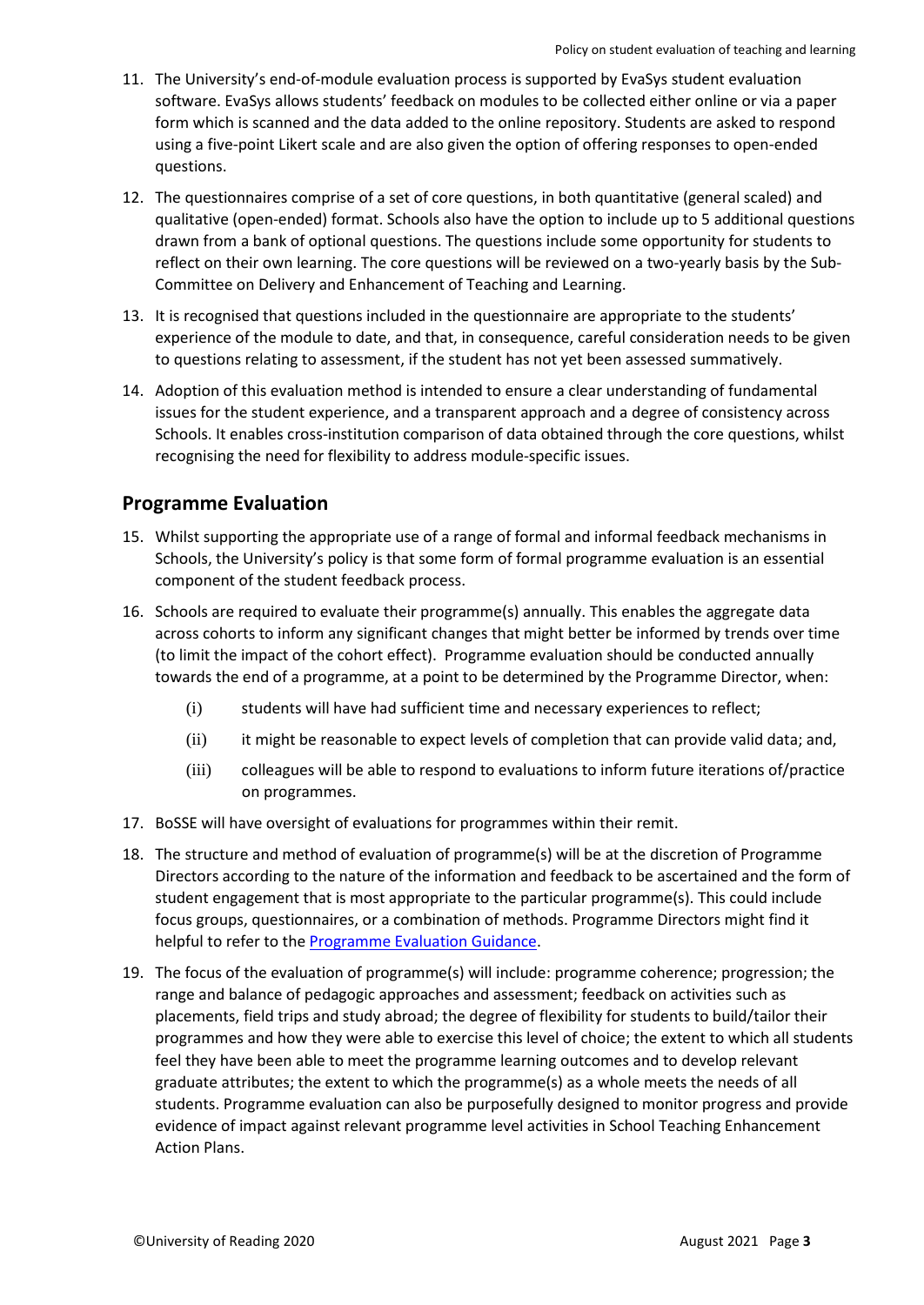### **Administration and Student Engagement**

- 20. EvaSys supports both paper-based and online surveys. The ambition of the University is to use online surveys as a default for end-of-module evaluation, with Module Convenors/Programme Directors having the option to opt out to paper surveys. It is recommended that Module Convenors/Programme Directors contact CQSD if accessibility to online surveys is an issue, and alternative arrangements may be sought.
- 21. The University has established a set of good practice principles to guide Schools in respect of EvaSys questionnaire administration as follows:
	- (i) Where online questionnaire methods are employed within a class setting, the person administering the questionnaire should ensure that they are clearly positioned out of the line of vision of students' PC/laptop/mobile phone screens;
	- (ii) In order to maximise completion rates for electronic surveys, the person administering the questionnaire should encourage students to access Blackboard via a smart phone or tablet in the lecture/seminar/workshop (it should be noted that the Blackboard app does not currently support the link to EvaSys);
	- (iii) In circumstances where paper questionnaires are being used, questionnaires should be distributed towards the beginning of the lecture/seminar/workshop to prevent the tendency to complete questionnaires in haste at the end of a session;
	- (iv) Where paper questionnaires are being used, a Student Rep or a nominated student should be responsible for collecting the completed questionnaires and taking them to the relevant Support Centre in order to preserve anonymity and encourage honest and constructive feedback;
	- (v) Schools should aim for a minimum completion rate of 50%. Where small cohorts are involved, it may be necessary to aim for a higher rate of completion.
- 22. Guidance on evaluation methods (e.g. focus groups) is available on the [Evaluation and Impact](https://sites.reading.ac.uk/evaluation-and-impact/resources/)  [website](https://sites.reading.ac.uk/evaluation-and-impact/resources/) under Methods/Guides. A range of self-access resources/screencasts on "Designing and Facilitating Focus Groups for Programme Evaluation" is also available via [UoR Learn.](https://uorlearn.sabacloud.com/Saba/Web_spf/EU2PRD0149/common/ledetail/cours000000000071520/latestversion)

### **Reporting and closing the feedback loop**

#### **Mid-Module evaluation**

- 23. Module convenors must ensure that timely action is taken in response to mid-module evaluation and communicate and share the outcomes with all students enrolled on the module. There are often valid reasons why student feedback cannot be acted upon. Sharing the reasons for issues you are unable address is equally important as communicating what action will be taken. Module convenors may find it helpful to refer to the guidance on [Closing the Feedback Loop.](https://sites.reading.ac.uk/curriculum-framework/closing-the-feedback-loop/)
- 24. Results of mid-module evaluation will be retained by the Module Convenor and Programme Director.
- 25. Results of mid-module evaluation are to be used for developmental purposes only within the owning Department/School.

#### **End-of-Module evaluation**

26. CQSD will send reports with the results of the end-of-module evaluation showing descriptive statistics on the quantitative questions, together with the student responses to the open-ended questions to the following: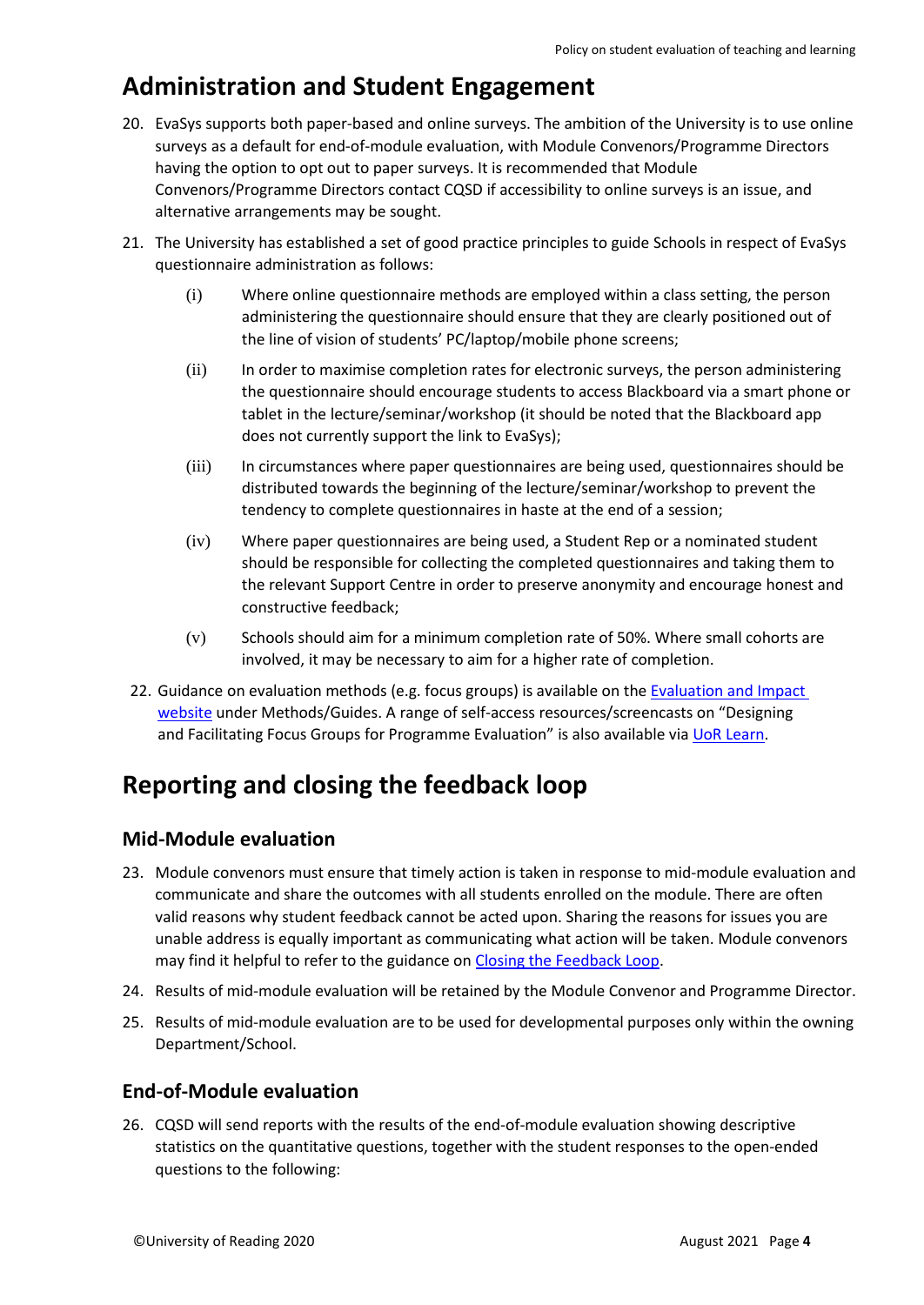- (i) Module Convenor and Module Lead where the module delivery takes place at two different locations ie: UoR and a Branch Campus
- (ii) SDTL for the School which owns the module
- (iii) DDTL of the Department which owns the module
- 27. Reports will also be sent, on request, to relevant Programme Directors and to SDTLs for non- owning Schools which have an interest in the module, for example for Combined Programmes and shared modules which are delivered by one or more contributing Departments/Schools.
- 28. Module Convenors are required to write a brief commentary on the end-of-module evaluation, including a brief synopsis of students' responses to open-ended questions. This commentary should include a summary of strengths/positive aspects identified, a response to the feedback and issues raised, and should indicate any actions to be taken and/or areas for enhancement in the light of issues raised or suggestions for improvement made by students. It should also explain if there are issues on which the School is unable to take action in a way which meets student' expectations and the reasons behind this. Module Convenors may also find it helpful to refer to guidance on [Closing](https://sites.reading.ac.uk/curriculum-framework/closing-the-feedback-loop)  [the Feedback Loop.](https://sites.reading.ac.uk/curriculum-framework/closing-the-feedback-loop)
- 29. The Module Convenor's commentary and the results of the general scaled questions (i.e. not those which relate to an individual tutor/lecturer and not the qualitative questions) will be published on the Blackboard site for the module. The Module Convenor is responsible for uploading the results of the scaled questions and the commentary to Blackboard (with support from the Support Centre, as requested) to make it available to those students who were invited to take part in the evaluation. In addition, the Module Convenor's commentary (but not the report containing the results of the general scaled questions) should be retained following Blackboard Course Rollover so subsequent cohorts have access. This will serve to increase the transparency about how the module has changed in response to student feedback from previous cohorts and demonstrate how staff value students' views and opinions; prompt ongoing staff-student dialogue; and help students understand persistent issues on which the School is unable to act and the reasons behind this.
- 30. Separate end-of-module evaluations take place at branch campuses, and the Module Lead should also receive the quantitative data and student responses for the branch campus delivery, and should discuss this feedback with the Module Convenor to inform the module evaluation analysis.
- 31. The following will be submitted to the SSP Group and the relevant BoSSE:
	- (i) A compilation of the results of the general quantitative questions (i.e. not those which relate to an individual tutor/lecturer and not the qualitative questions);

These will be provided by CQSD to the Support Centre for use by the Secretary to the SSP Group and BoSSE.

(ii) Module Convenors' commentaries.

Module Convenors / Leads are responsible for arranging for the commentary to be loaded onto Blackboard, and for providing a copy for use in SSP Group, BoSSE and other committees as relevant.

- 32. The order in which the SSP Group and the BoSSE consider this material may depend on the timing and order of the meetings. However, the School should seek to balance the need for timely consideration by both, and the need for BoSSE to take into account comments from the SSP Group. The outcomes of end-of-module evaluation may inform priorities and provide evidence of progress/impact for School Teaching Enhancement Action Plans.
- 33. The Module Convenor's commentary may need to be supplemented in the light of any comment or decisions by the BoSSE and the revised version uploaded to Blackboard.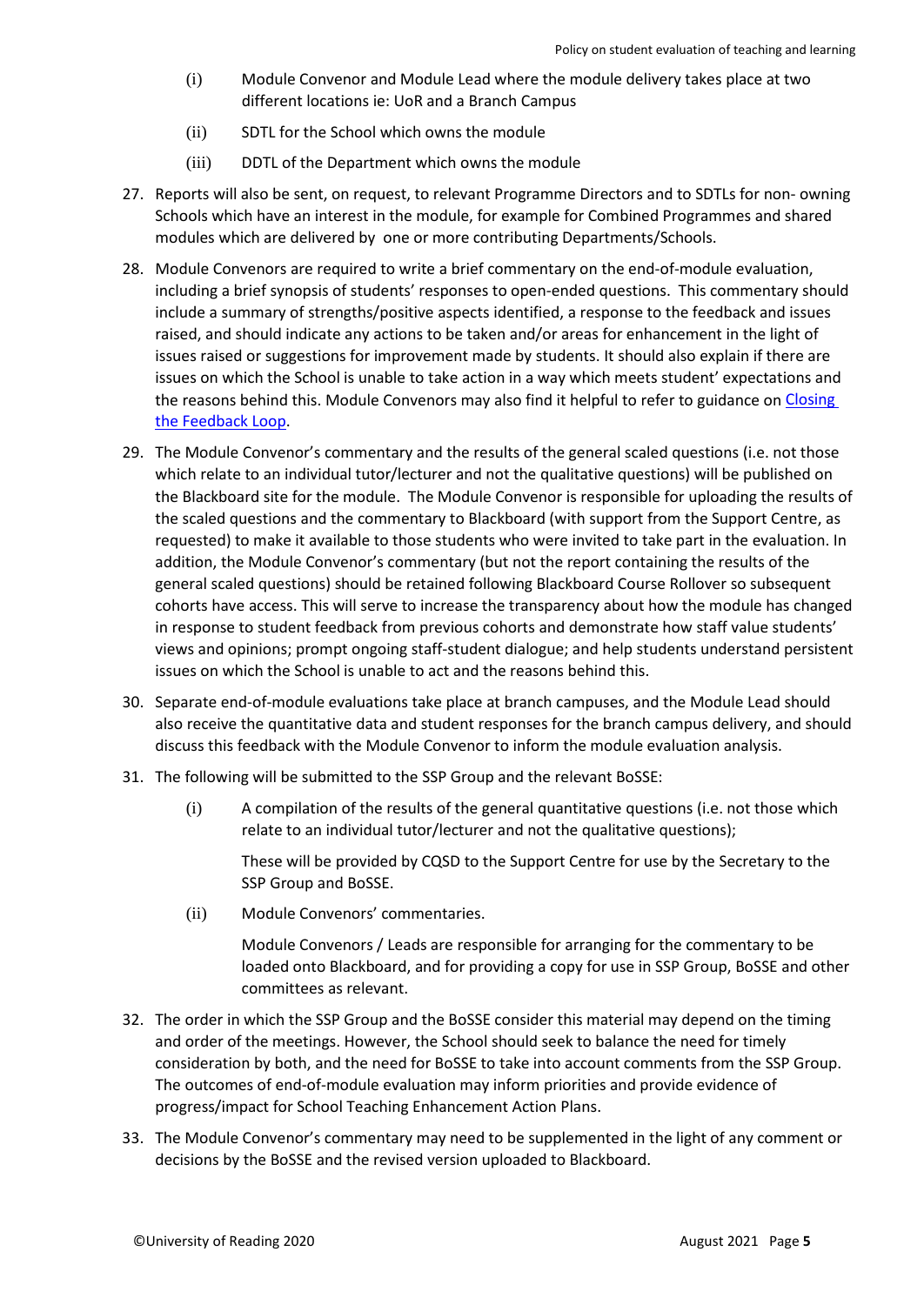- 34. DELT and UBTLSE will have access to quantitative data from end-of-module evaluation on request. Quantitative data may also be used for cross-university comparisons to inform institutional enhancement of Teaching and Learning. UBTLSE reports to the Senate on issues and enhancements related to teaching and learning which may be informed by the end-of-module evaluation process.
- 35. Reference to the end-of-module evaluation process will be included in the Annual Learning and Teaching Report for Council.
- 36. All leadership roles will have the right of access to relevant end-of-module evaluation data (including responses to open-ended questions), primarily for the oversight of the student academic experience.
- 37. Periodic Review panels will consider the effectiveness of the module evaluation process in a School and will have access to data from end-of-module evaluation (normally in the form of aggregated reports, but detailed reports, if requested), together with Module Convenors' commentaries.

#### **Programme Evaluation**

- 38. Results of programme evaluation will be analysed and interpreted by the Programme Director. The sharing of raw data is to be strictly controlled and restricted to the Programme Director, SDTL, Head of School and, in the case of focus groups, the participants. The SDTL and Head of School are responsible for forwarding raw data onto colleagues within Senior Management Board where necessary. Where a Programme is delivered at a branch campus, relevant data will also be shared and discussed with the Programme Lead.
- 39. Programme Directors will prepare a short Summary Report for wider circulation. The Summary Report will include a commentary and provide an overview of the evaluation data, including positive feedback, drawing out the key considerations that need to be acted upon and noting suggestions for changes to the programme(s).
- 40. The Summary Report will be reviewed by the SSP Group, Programme Team and BoSSE and any actions identified and agreed. The outcomes of this process may inform priorities and provide evidence of progress/impact against relevant programme level activities in School Teaching Enhancement Action Plans.
- 41. The Summary Report and associated actions will also be sent, on request, to relevant Programme Directors and to SDTLs for non-owning Schools which have an interest in the Programme.
- 42. The Programme Director will be responsible for uploading the Summary Report and associated actions to Blackboard so that it is generally available to students in the School/Department for a maximum period of three years. Programme Directors may also find it helpful to refer to guidance on [Closing](https://sites.reading.ac.uk/curriculum-framework/closing-the-feedback-loop/) the Feedback Loop.
- 43. Reference to the programme evaluation process will be included in the Annual Learning and Teaching Report for Council.
- 44. Periodic Review panels will consider the effectiveness of the programme evaluation process in a School, and will have access to Summary Reports and associated actions, but not to raw data.

| Version        | Keeper | Reviewed   | Approved      | Approval   | <b>Effective From</b>   | <b>Next</b> |
|----------------|--------|------------|---------------|------------|-------------------------|-------------|
|                |        |            | by            | Date       |                         | Review      |
|                | AGS    | Every year | <b>UBTL</b>   | 16/05/2017 | 2017/18                 |             |
|                | AGS    |            | <b>UBTL</b>   | 12/06/2018 | 2018/19                 |             |
|                | CQSD   |            | <b>UBTLSE</b> | 07/07/2020 | 2020/21                 |             |
|                |        |            |               |            | <b>Academic Session</b> |             |
| $\overline{4}$ | CQSD   | Every 3    | <b>UBTLSE</b> | 25/01/2021 | 2021/22                 | Spring      |
|                |        | vears      |               |            | <b>Academic Session</b> | 2023        |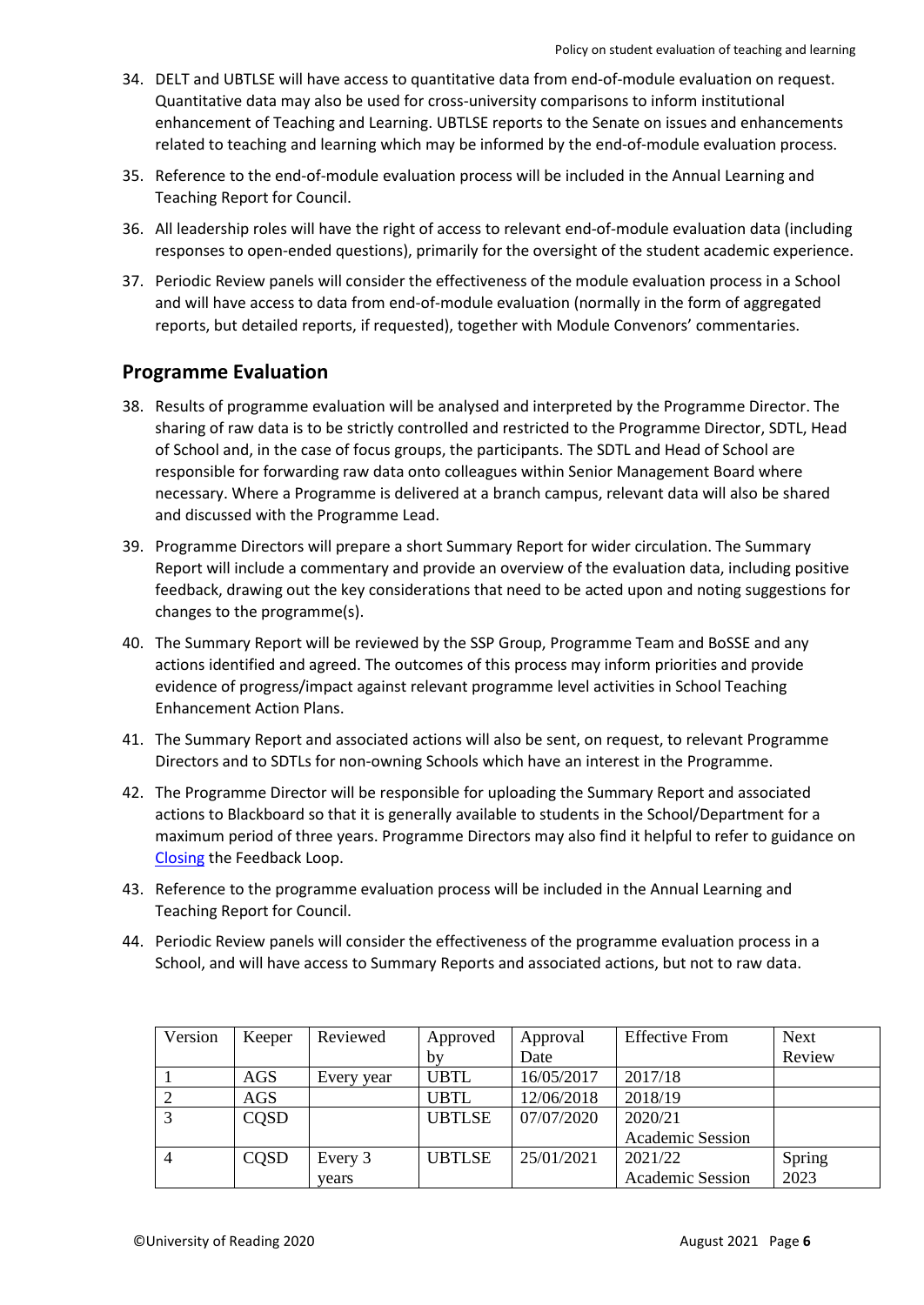|                           | <b>Mid Module Evaluation</b>  | <b>End-of-Module Evaluation Using</b>                                  | <b>Programme Evaluation</b>                                                                |
|---------------------------|-------------------------------|------------------------------------------------------------------------|--------------------------------------------------------------------------------------------|
| Who is responsible for    | Module Convenor               | CQSD has responsibility for generating                                 | Programme Directors are responsible for                                                    |
| carrying out evaluations? |                               | questionnaires and producing results.                                  | ensuring that their programmes are evaluated<br>annually in accordance with the Policy and |
|                           |                               | Schools have responsibility for issuing                                | Guidance.                                                                                  |
|                           |                               | and returning questionnaires.                                          |                                                                                            |
|                           |                               |                                                                        | Oversight rests with the relevant BoSSE.                                                   |
|                           |                               | BoSSE have oversight of evaluations for<br>modules within their remit. |                                                                                            |
| How will evaluation be    | Select from a variety of      | EvaSys: paper-based or online                                          | Schools have flexibility to make choices in their                                          |
| undertaken/data be        | methods including:            | questionnaires                                                         | approach to programme evaluation to enable                                                 |
| collected? What type of   |                               |                                                                        | them to collect the data that are pedagogically                                            |
| data is required?         | Verbal feedback gathered      |                                                                        | most useful and relevant for enhancement of                                                |
|                           | informally by an academic     |                                                                        | their portfolio of programmes.                                                             |
|                           | member of staff with no       |                                                                        |                                                                                            |
|                           | responsibility for the module |                                                                        | Programme Directors might find it helpful to                                               |
|                           | under review or by a Course   |                                                                        | refer to the Programme Evaluation Guidance.                                                |
|                           | Rep during a lecture.         |                                                                        |                                                                                            |
|                           |                               |                                                                        | The minimum expectation is that Schools will                                               |
|                           | Use of MS Forms or 'free'     |                                                                        | meet the distinct purposes of programme                                                    |
|                           | apps for quiz creation (e.g.  |                                                                        | evaluation as set out in the Policy.                                                       |
|                           | Menti) administered using     |                                                                        |                                                                                            |
|                           | mobile phone responses        |                                                                        |                                                                                            |
|                           | during a lecture.             |                                                                        |                                                                                            |
|                           | Post-it and flip-chart        |                                                                        | BoSSE are required to give consideration as to                                             |
|                           | method; for example,          |                                                                        | what their approach to programme evaluation                                                |
|                           | students are asked to note    |                                                                        | should be; to specifically agree how they take                                             |
|                           | what is working well on the   |                                                                        | account of joint programmes and offshore                                                   |
|                           | module and what, if           |                                                                        | delivery to ensure they are properly evaluated.                                            |
|                           |                               |                                                                        |                                                                                            |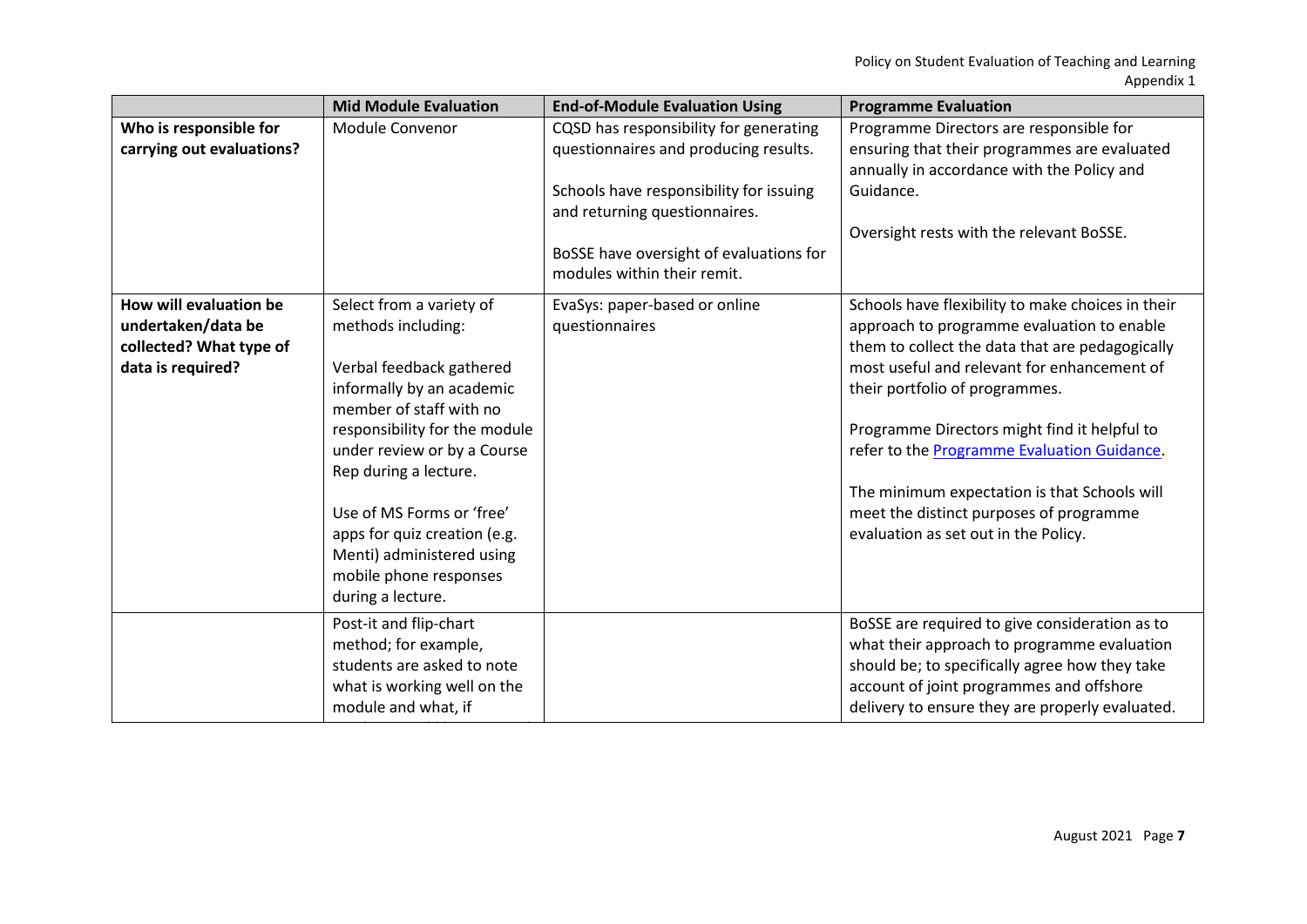|                                                                     | <b>Mid Module Evaluation</b>                                            | <b>End-of-Module Evaluation Using</b>                                                                                                                                                                                                                                                                                                                                                                                                                                                                                                                    | <b>Programme Evaluation</b>                                                                                                                                                                                                                                                                                                                                                                                                                                                                                                                                                                                                                                                                 |
|---------------------------------------------------------------------|-------------------------------------------------------------------------|----------------------------------------------------------------------------------------------------------------------------------------------------------------------------------------------------------------------------------------------------------------------------------------------------------------------------------------------------------------------------------------------------------------------------------------------------------------------------------------------------------------------------------------------------------|---------------------------------------------------------------------------------------------------------------------------------------------------------------------------------------------------------------------------------------------------------------------------------------------------------------------------------------------------------------------------------------------------------------------------------------------------------------------------------------------------------------------------------------------------------------------------------------------------------------------------------------------------------------------------------------------|
| When will evaluation take<br>place?                                 | At the mid-point of a module<br>as determined by the<br>Module Convenor | At the end of a module                                                                                                                                                                                                                                                                                                                                                                                                                                                                                                                                   | Towards the end of a programme at a point when<br>students will have had sufficient and necessary<br>experiences to reflect on and at a point in which<br>it might be reasonable to expect levels of<br>completion that can provide valid data. To be<br>determined by Programme Directors.                                                                                                                                                                                                                                                                                                                                                                                                 |
| How frequently will<br>evaluation take place?                       | At least once per delivery of<br>a module                               | Annually                                                                                                                                                                                                                                                                                                                                                                                                                                                                                                                                                 | Annually                                                                                                                                                                                                                                                                                                                                                                                                                                                                                                                                                                                                                                                                                    |
| How, by whom and where<br>will data be analysed and<br>interpreted? | Module Convenor                                                         | Module Convenor                                                                                                                                                                                                                                                                                                                                                                                                                                                                                                                                          | Programme Director                                                                                                                                                                                                                                                                                                                                                                                                                                                                                                                                                                                                                                                                          |
| How, by whom and where<br>will data be<br>reported/accessed?        | Confined to the person<br>delivering module for local<br>use            | CQSD reports the results of module<br>evaluation to the Module Convenor, the<br>SDTL of the School which owns the<br>module and the DDTL of the<br>Department which owns the module.<br>On request, CQSD will send reports to<br>the relevant Programme Directors and<br>the SDTLs of non-owning Schools which<br>have an interest in the module.<br>CQSD will provide the Support Centre<br>with a compilation of the results of the<br>core quantitative questions for modules<br>in a School, for use by the Secretary to<br>the SSP Group and BoSSE. | The sharing of raw data will be tightly controlled<br>and restricted to the Programme Director, SDTL,<br>HoS, and, in the case of focus groups, the<br>participants.<br>The Programme Director will produce a short<br>Summary Report for wider circulation.<br>The Summary Report will be considered by the<br>SSP Group, Programme team and BoSSE and any<br>actions identified and agreed. The outcomes of<br>this process may inform priorities and provide<br>evidence of progress/impact against relevant<br>programme level activities in School Teaching<br><b>Enhancement Action Plans. The Summary Report</b><br>and associated actions will also be shared with<br>participants. |